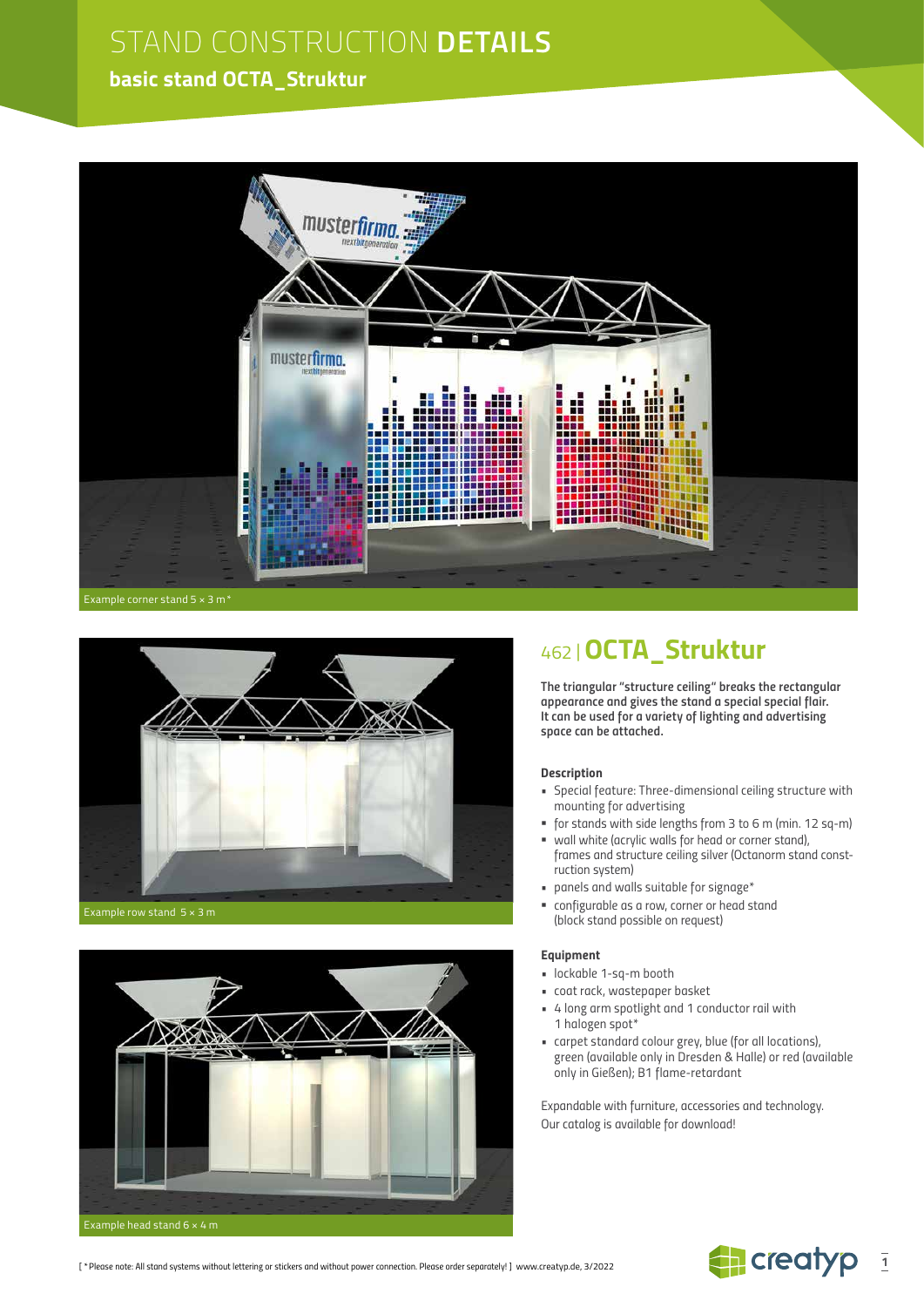## STAND CONSTRUCTION **DETAILS basic stand OCTA\_Struktur**



#### **print size (in mm)**

 print size visual size





2) The wall over the door is flush with upper edge of standard wall. The distance between the wall over the door and cabin door= 70 mm (based on visible dimension).

### $(1)$  standard wall

2) acrylic wall

**wall elements**

- 3) cabin door
- $(4)$  wall over the door
- $(5)$  trapeze fascia board<sup>1</sup> ( 1 Purchase item. 623 Trapeze advertising board hard foam 10 mm)

We would be pleased to submit you a non-binding offer for the **design and sticking** of your trade fair stand.

**If you like to create your print data by yourself, please note:**

- · 4/0-coloured in **CMYK**
- · printable PDF, scale **1:1** with **at least 100 dpi**
- (or on a scale of 1:10)
- · **no crop marks/print marks, no bleed addition** (please note the dimensions on this sheet)
- · **design** covering several walls has to be layouted **as seperate graphic for each wall**
- · **please add an overall view** of the stand, so we can see the position of each graphic

#### **IMPORTANT:**

- · all elements **extending the visual size** will be covered by the stand system.
- · stand walls will be disrupt by a brace of **40mm**



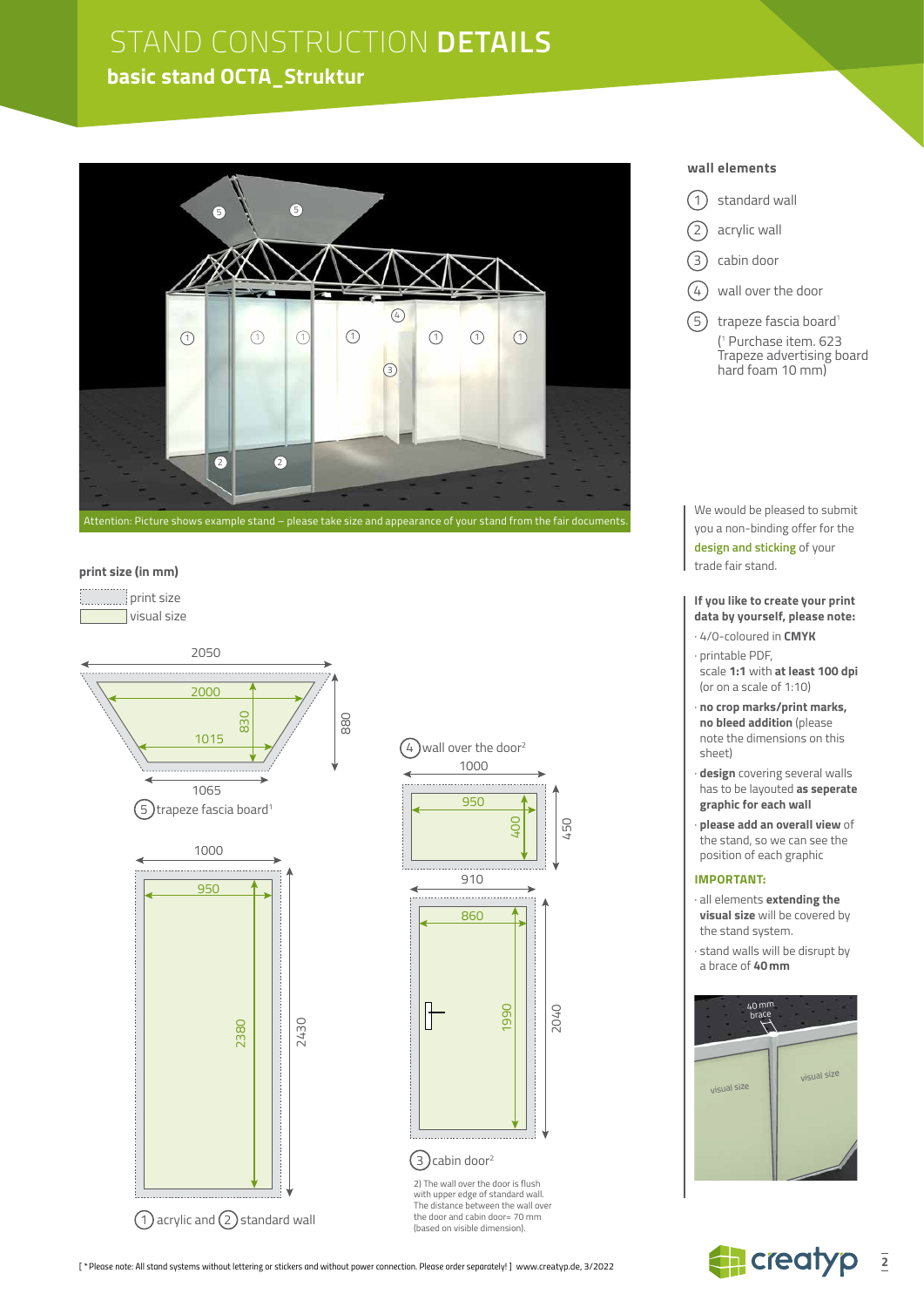# STAND CONSTRUCTION **DETAILS**

## **basic stand OCTA\_Struktur**



Example for design and equipment\* **corner stand 5 × 3 m**



Example for design and equipment\* **row stand 5 × 3 m**

#### *IMPORTANT*

*The examples on this page show optional features. We will be happy to advise* 



Example for design and equipment\* **head stand 6 × 4 m**